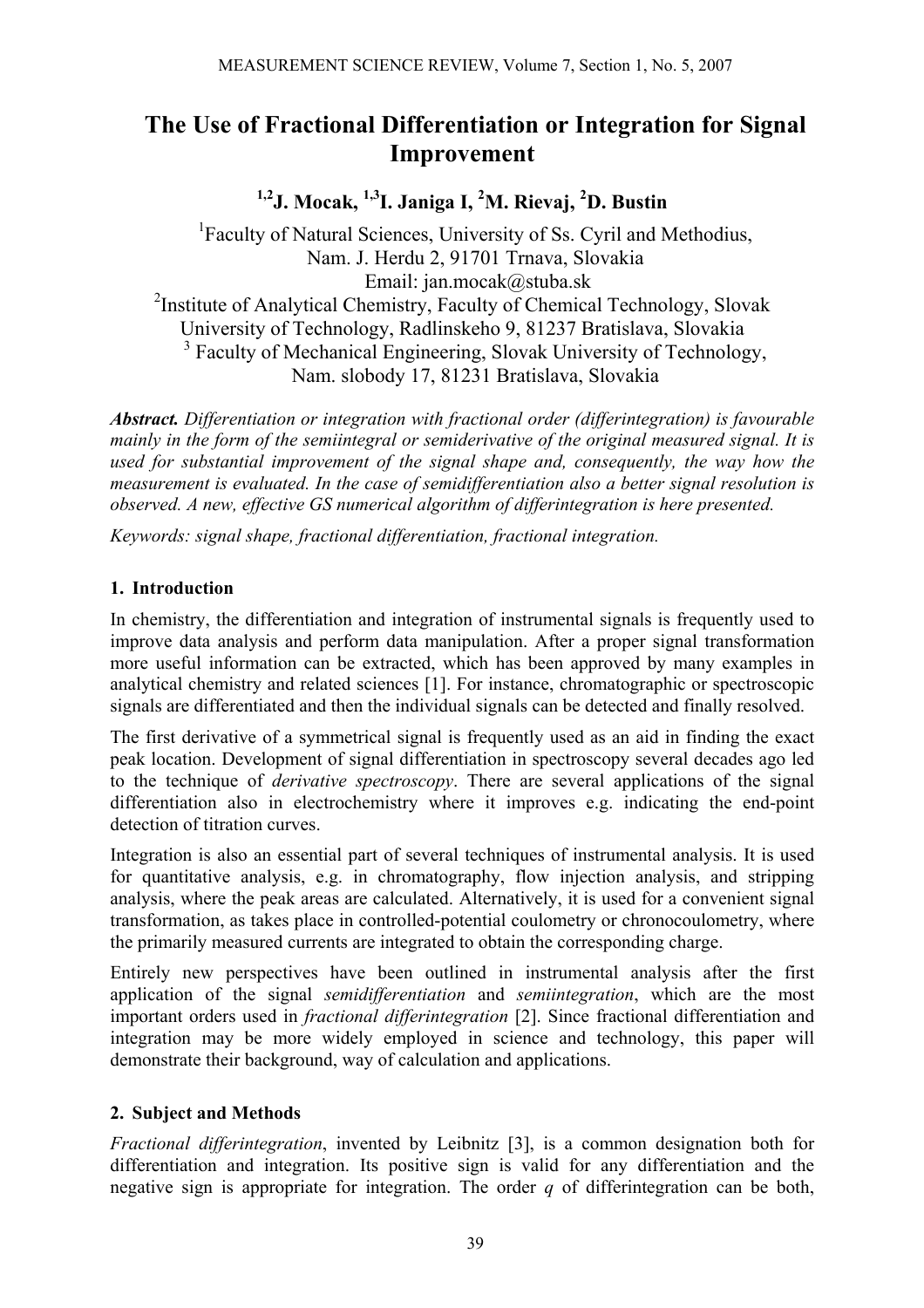integer and fractional. Then, e.g. for  $q = -1$ , the expression  $d^{-1}f(x)/dx^{-1}$  is just another form of writing the symbol of the definite integral having *zero* as the lower and *x* as the upper limits. It is important to note that the integration limits must be considered in all kinds of differintegration except the cases of differentiation with integer orders where the limits are senseless. The literature on this topic [2,4] provides many examples of *analytical* as well as *numerical* ways of differintegration, mainly the calculation of semiintegral  $d^{-1/2}f(x)/dx^{-1/2}$ . denoted usually  $m(f(x))$  and semiderivative  $d^{1/2}f(x)/dx^{1/2}$ , denoted usually  $e(f(x))$ .

The experimental signals which are to be differintegrated often cannot be described by some analytic mathematical function so that the ways of analytical differintegration, based mainly on Grünwald or Riemann-Liouville definitions [2,4], cannot be implemented. Therefore two other ways, more or less general, have to be used, which will be designated here as the hardware and the software approaches.

The *hardware approach* is based on the utilization of a special analog instrumentation, i.e. the RC circuits for differentiation and the RC ladder circuit network for semidifferentiation and semiintegration [5]. Such circuits have already been successfuly applied in different cases [4]. However, a necessary condition for their correct utilization depends on adjusting their construction to a proper time window, which renders this approach less flexible. Another drawback of the hardware approach is about 5 % relative error and its limitation to the integer or half-integer differintegration orders.

## **3. Results**

We have used the *numerical* way of fractional differintegration, which can be considered as the most useful and versatile. There are known several numerical algorithms, described mostly in the book [2] and reviewed in the paper [4]. With respect to the independent variable, they use equidistant points in the interval between the lower limit (zero) and the upper limit of differintegration and the dependent variable values (i.e. the signals), corresponding to these points, are summed in the way pertinent to the given algorithm. Some algorithms, like *G1* and *G2,* where *G* denotes that they are based on the Grünwald definition, are universally applicable for any differintegration order *q*. Others, like those based on the Riemann-Liouville definition, are applicable only for the selected *q* values interval. We have compared the computational accuracy of the differintegration algorithms and ranked their effectiveness [4]. However, the achieved results as well as the optimal choice of the order *q* depend significantly on the type of the differintegrated function (i.e. the measured dependence).

The *G1* algorithm does not require the value of the function at the lower limit (usually zero), which is an important advantage in cases where the signal at  $x=0$  goes to infinity. The disadvantage of the *G1* and several other algorithms is that the total number of operations grows more then linearly with the number of data points so that the calculation time increases remarkably with the length of the data set.

Our recent studies have led to the discovery of a new, more efficient *GS* algorithm (*G*rünwald definition with *S*ampling), optimised with respect to the computational error both in fractional differentiation and integration. The details are described in the following subchapter.

## *New GS Algorithm of Numerical Differintegration*

Our new *GS* algorithm is adapted from the *G1* algorithm. Unlike in *G1*, the points where the signal *y* is sampled do not coincide in the *GS* algorithm with the points, at which the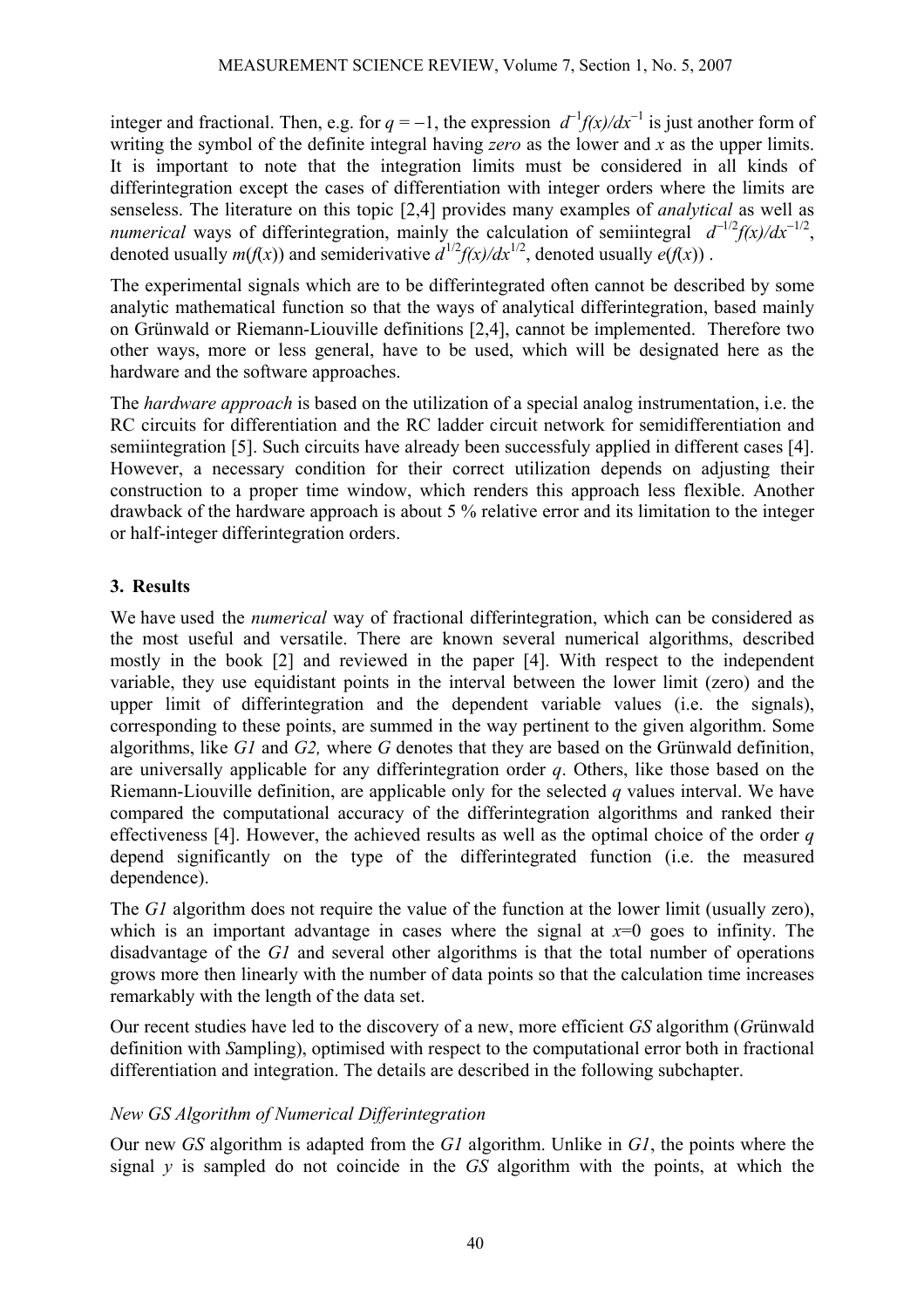differintegrated  $d^q y/dt^q$  values are calculated but are shifted. The shift equals to  $hq/2$  and depends on the differintegration order *q* and the sampling step (sampling period) *h*. The sampling step is related to the value *x* of the independent variable *t* (time, potential, etc.), at which differintegration is calculated, as well as the chosen number of points (subintervals) *N*, *h*= $x/N$ . Thus, when applying semidifferentiation (*q* = +0.5), the shift is 0.25*h*, so that e.g. for *h*=1 the sampling points are 1.25, 2.25, 3.25, ...,  $x+0.25$  instead being 1, 2, 3, ..., *x*. The recurrent GS formula is given by equation

$$
\left[\frac{d^q y}{dt^q}\right]_{t=x} = \frac{N^q}{x^q} \left[\left[ \left[ \dots [f(h+hq/2) \left\{ \frac{N-q-2}{N-1} \right\} + f(2h+hq/2) \right\} \dots \right] \left( \frac{1-q}{2} \right) + \\ + f\left( (N-1)h + hq/2 \right) \left[ \left( \frac{-q}{1} \right) + f(Nh+hq/2) \right] \right] \tag{1}
$$

where

- *y* dependent variable
- *t* independent variable (e.g. *t* time)
- *x* the value of the independent variable where  $d^q y/dt^q$  is calculated
- *q* order of differintegration
- *h* sampling period
- *N* number of subintervals

When performing any kind of integration, the order  $q$  is negative so that the sampling shift has the opposite direction along the *t*- axis compared to that for differentiation.

#### **4. Discussion and conclusions**

*Signal resolution* in electrochemical analytical techniques is generally not very high. Voltammetric methods allow a simultaneous determination of only few electroactive species during a single scan and the resolution power of a particular voltammetric experiment depends on the given current-potential curves pertinent to the electrolyzed species. A disadvantage is the asymmetrical shape of linear scan voltammetric (LSV) curves, which diminishes resolution of this technique [6]. To improve resolution the semidifferentiation of the LSV data was recommended [7]. Such a modification of the LSV method is semiderivative linear scan voltammetry (SDLSV). Coupled with an appropriate data processing procedure (e.g. digital filtering of the LSV data by the Moving Average 7-point filter [6]), it has been successfully applied to resolve overlapping LSV signals [6,7]. The application of our new, more precise



Fig. 1. Comparison of the asymmetric dependence *I/I<sub>p</sub>* vs.  $[(E-E_{1/2})/(RT/F)]$  obtained by linear scan voltammetry (upper curve) with its semidifferentiated symmetric form (lower curve). Symbols  $I$  and  $I_p$  refer to instantenous and maximum currents, resp., *E* and  $E_{1/2}$  refer to the working electrode and half-wave potentials, resp.; normalized dimensionless potential is represented by  $[(E-E<sub>I/2</sub>)/(RT/F)]$ ,  $R$  – gas constant,  $T$ – absolute temperature, *F* – Faraday constant, *e* – semiderivative operator,  $e(f(x)) = d^{1/2}(f(x))/dt^{1/2}$ .